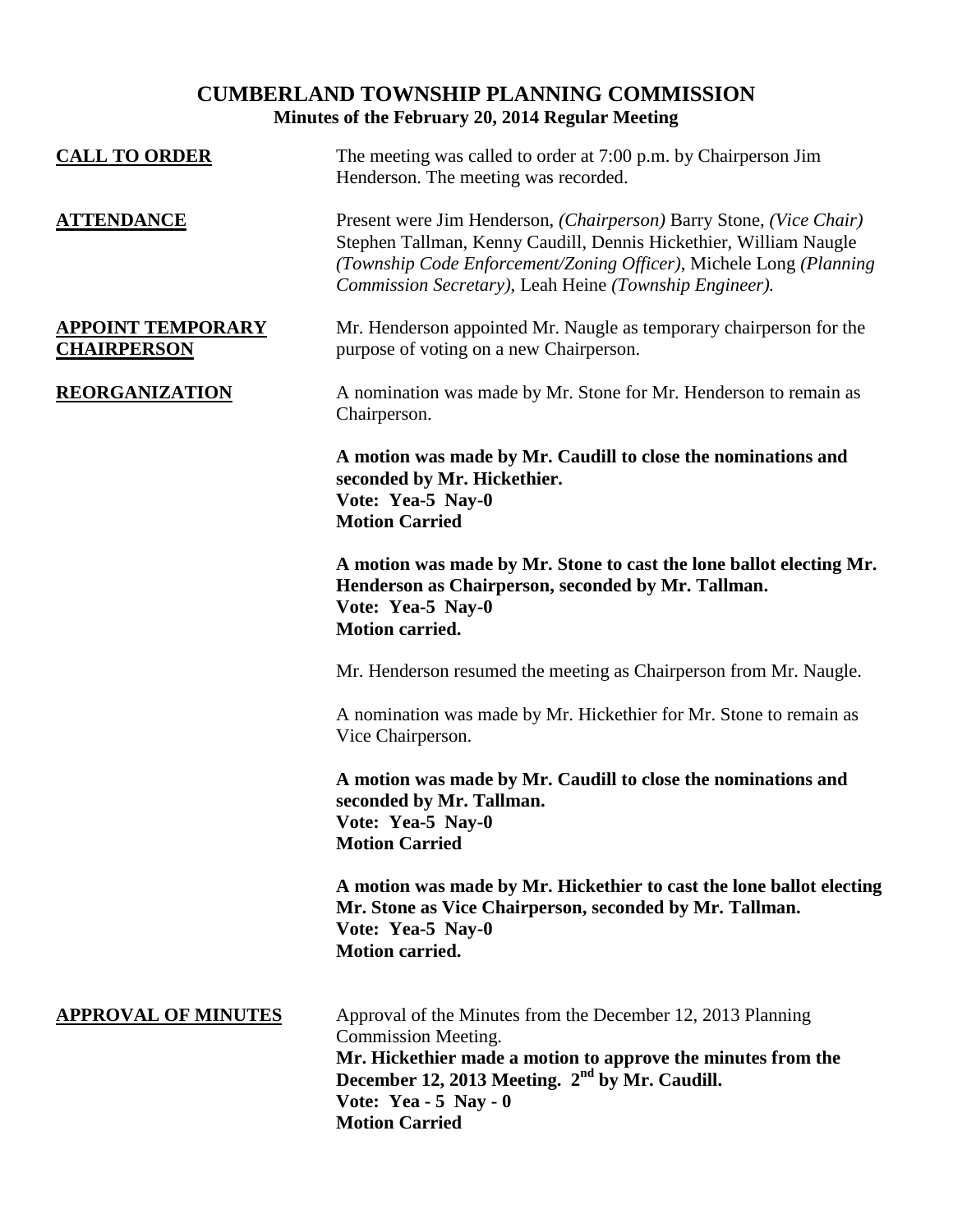### **PUBLIC COMMENT** N/A

### **ACTIVE BUSINESS Misty Ridge Lot 10**

Final plan review for 50 single family detached condominium dwellings, including a community building with an access drive and a parking area. A pedestrian path has also been added to the lot.

Ms. Heine, Township Engineer, reviewed the plan with the Commission. Mr. Pete Martin the engineer for the applicant also reviewed the details of the plan with the Commission. Ms. Heine reviewed the engineer comments with the Commission. Mr. Tallman asked that the walk paths be posted as to when they are open and closed. The Commission asked that a note be placed on the plan regarding the storm water pond, if the pond remains wet longer than 72 hours then a fence must be provided.

**Mr. Stone made a motion to recommend approval provided that all Engineer comments are addressed and that a note stating that if the storm water management pond remains wet longer than 72 hours fencing must be required.**

**2 nd by Mr. Hickethier . Vote: Yea-5 Nay-0 Motion Carried**

### **ACTIVE BUSINESS Scott & Michelle Milhimes**

Final subdivision plan to consolidate two lots into one 2.21 acre lot which will contain both the existing and proposed buildings and parking area of an existing auto repair shop. Please note a conditional use hearing was held for this operation and granted by the Board of Supervisors.

Mr. Terry Sheldon, from Beyond All Boundaries, representing the applicant, passed out revised plans to the Commission.

Ms. Heine, Township Engineer, reviewed the Engineer comments with the Commission. Ms. Heine also reviewed the conditions set for this plan as a result of the Conditional Use Hearing.

Ms. Heine explained to the Commission that being this is a commercial land development plan they normally go to Adams Co. Conservation District for review of erosion and sediment control but because there is minimal erosion and sediment control items the applicant is asking for a waiver from the Adams Co. Conservation District review. Mr. Sheldon added that the Conservation District does not require the review of an erosion and sediment control plan unless there is at least an acre of disturbed area. This plan has .03 of disturbed area and a great chunk of that is part of the existing stone parking area that is only going to have a few more truckloads of stone added to it.

Mr. Sheldon reviewed his revised plans with the Commission. The Commission discussed the need for bathroom facilities in the new shop. Mr. Milhimes agreed with the Commission and Mr. Naugle that at the building permit time a rough in for a bathroom will be required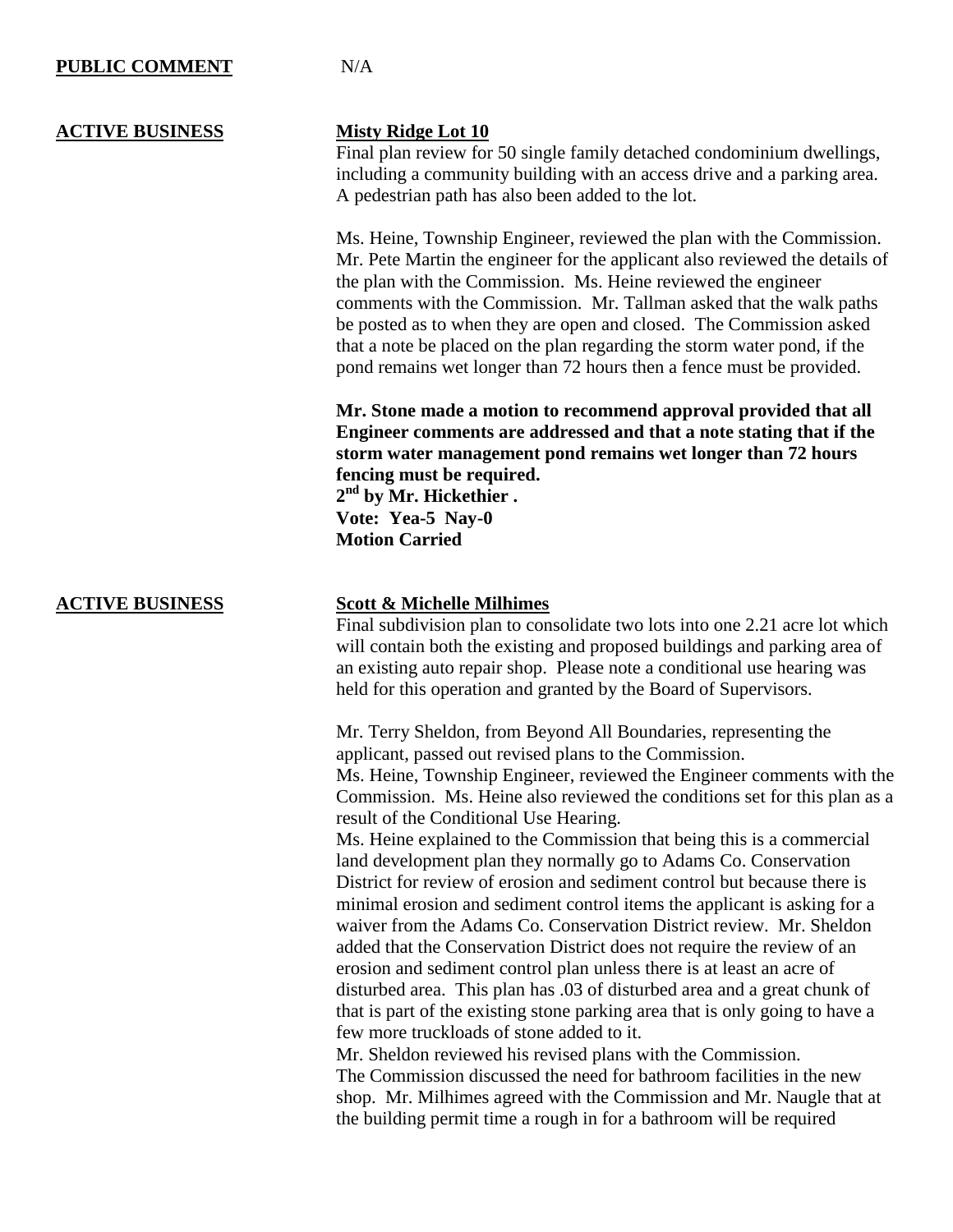| Mr. Stone made a motion to recommend the waiver from the Adams |
|----------------------------------------------------------------|
| <b>County Conservation District review and approval.</b>       |
| $2nd$ by Mr. Hickethier.                                       |
| Vote Yea-5 Nay-0                                               |
| <b>Motion Carried</b>                                          |

**Mr. Stone made a motion to recommend approval of the plan pending the Engineer comments are addressed and adding a note to the plan for a rough-in for a bathroom be required. 2 nd by Mr. Tallman Vote: Yea-5 Nay-0 Motion Carried**

### **NEW BUSINESS Gettysburg College-Waiver Request**

Gettysburg College is exploring the feasibility of consolidating into one lot the individual lots that comprise the core of the College's campus. Portions of at least one of these lots may be in Cumberland Township. Gettysburg College is asking for a waiver of Section 22-308 of the Cumberland Township Subdivision and Land Development Ordinance to permit the proposed consolidation without the approval of a formal subdivision plan.

The Commission reviewed the map showing the Cumberland Municipal boundary. Mr. John Andrews and Jim Besecker with McNees, Wallace and Nurick representing the applicant gave an explanation of the plan and their request. Mr. Andrews stated that there are only 1 or 2 parcels that are going to be affected within Cumberland Township which are very small. Mr. Andrews also stated there is no development planned only cleaning up lot lines to make one large lot.

**Mr. Stone made a motion to recommend the waiver of a formal plan for the consolidation of lots within Cumberland Township. 2 nd by Mr. Tallman. Vote: Yea-5 Nay-0 Motion Carried**

### **NEW BUSINESS Adams Electric Zoning Map Change**

Requesting 4 tracts of land located on Biglerville Rd/South Ave. to be rezoned from Business Park (BP) to Residential (R).

Mr. Bob Sharrah, representing the applicant, reviewed the zoning map change request and gave the Commission some background for their reason of asking for the request.

**Mr. Hickethier made a motion to recommend approval of the zoning map change request. 2nd by Mr. Tallman Vote: Yea-4 Nay-0 (Henderson Abstained) Motion Carried**